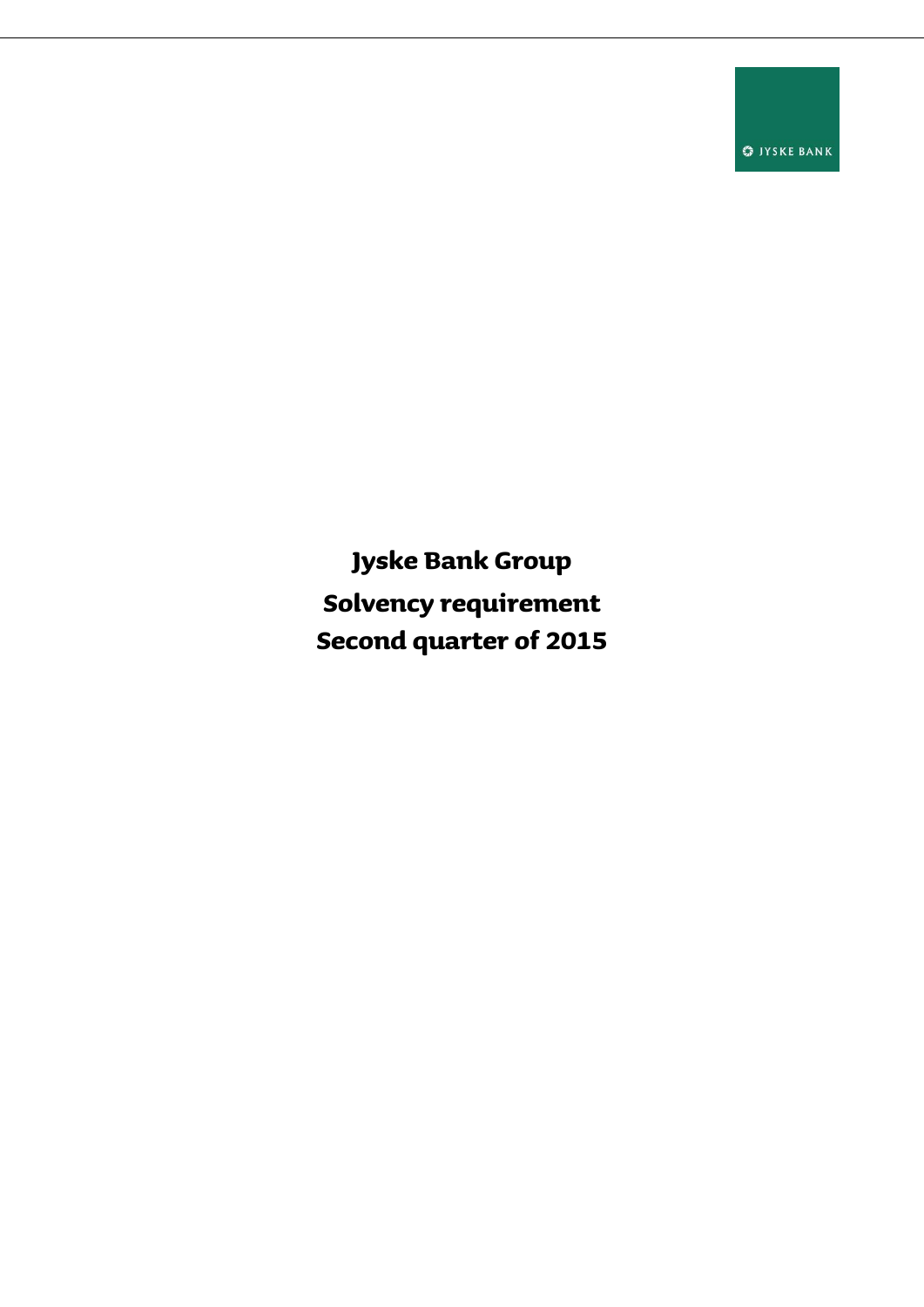To comply with Danish financial legislation, this report discloses the solvency requirement of the Jyske Bank Group for the second quarter of 2015.

The report serves as a quarterly follow-up to the publication "Risk and Capital Management 2014" which was published along with the annual report of the Group in February 2015.

Jyske Bank applies its own, internal model to determine the individual solvency requirement and the following table presents the solvency requirement grouped by risk category.

| <b>Solvency requirement</b>                       | <b>Jyske Bank Group</b> |                    | <b>Jyske Bank A/S</b> |                    |
|---------------------------------------------------|-------------------------|--------------------|-----------------------|--------------------|
| DKKm/pct.                                         |                         |                    |                       |                    |
|                                                   | Solvency                |                    | Solvency              |                    |
|                                                   | requirement             | <b>Pct. of REA</b> | requirement           | <b>Pct. of REA</b> |
| Credit risk                                       | 15,642                  | 8.8                | 15,359                | 11.1               |
| Market risk                                       | 1,882                   | 1.1                | 1,882                 | 1.4                |
| Operational risk                                  | 1,031                   | 0.6                | 1,031                 | 0.8                |
| Other                                             | 829                     | 0.5                | 829                   | 0.6                |
| Individual solvency requirement                   | 19,384                  | 11.0               | 19,101                | 13.9               |
| Individual solvency requirement + SIFI buffer     | 19,915                  | 11.3               | 19,514                | 14.2               |
| Capital requirement incl. transitional provisions | 16,431                  | 9.3                | 10,537                | 7.6                |
| Capital base                                      | 30,177                  | 17.1               | 30,112                | 21.8               |
| Capital buffer                                    | 10,262                  | 5.8                | 10,598                | 7.6                |

The individual solvency requirement makes up 11.0 % of the risk exposure (REA), which is higher than the solvency requirement according to the 8+ method as used by the Danish FSA and the legislative capital requirement incl. transitional provisions.

To complete the solvency requirement a SIFI buffer of 0.3 % must be added to the individual solvency requirement resulting in a solvency requirement of the Group of 11.3 %. Given a capital ratio of 17.1 %, the Group has a capital buffer of 5.8 % at the end of second quarter of 2015.

The individual solvency requirement of the parent company (Jyske Bank A/S) is, as a conservative assumption, identical to that of the Group, as the parent is liable for all risk in the subsidiaries. However, a small technical correction is made to the credit risk. Besides this, the only difference in the individual solvency requirement (as a percentage of REA) between the Group and the parent is due to the difference in REA. At the end of second quarter of 2015 the individual solvency requirement of the parent is 13.9 % (14.2 % including the SIFI buffer).

The individual solvency requirement expresses Jyske Bank's assessment of the capital requirement given the Group's risk profile. Measurement of the individual solvency requirement rests on the Group's internal models for measuring economic capital, which comprise the risk types for which the Group wishes to set capital aside: credit risk, market risk, operational risk and business risk. In this way, the Group's data, experience and management are reflected.

Based on the calculation of economic capital, it is assessed whether any considerable circumstances have not been addressed by the calculation model or for which, by way of precaution, funding is desirable. In that case, additional capital will be set aside. The additional capital addresses the uncertainty relating to specific circumstances and the model setup.